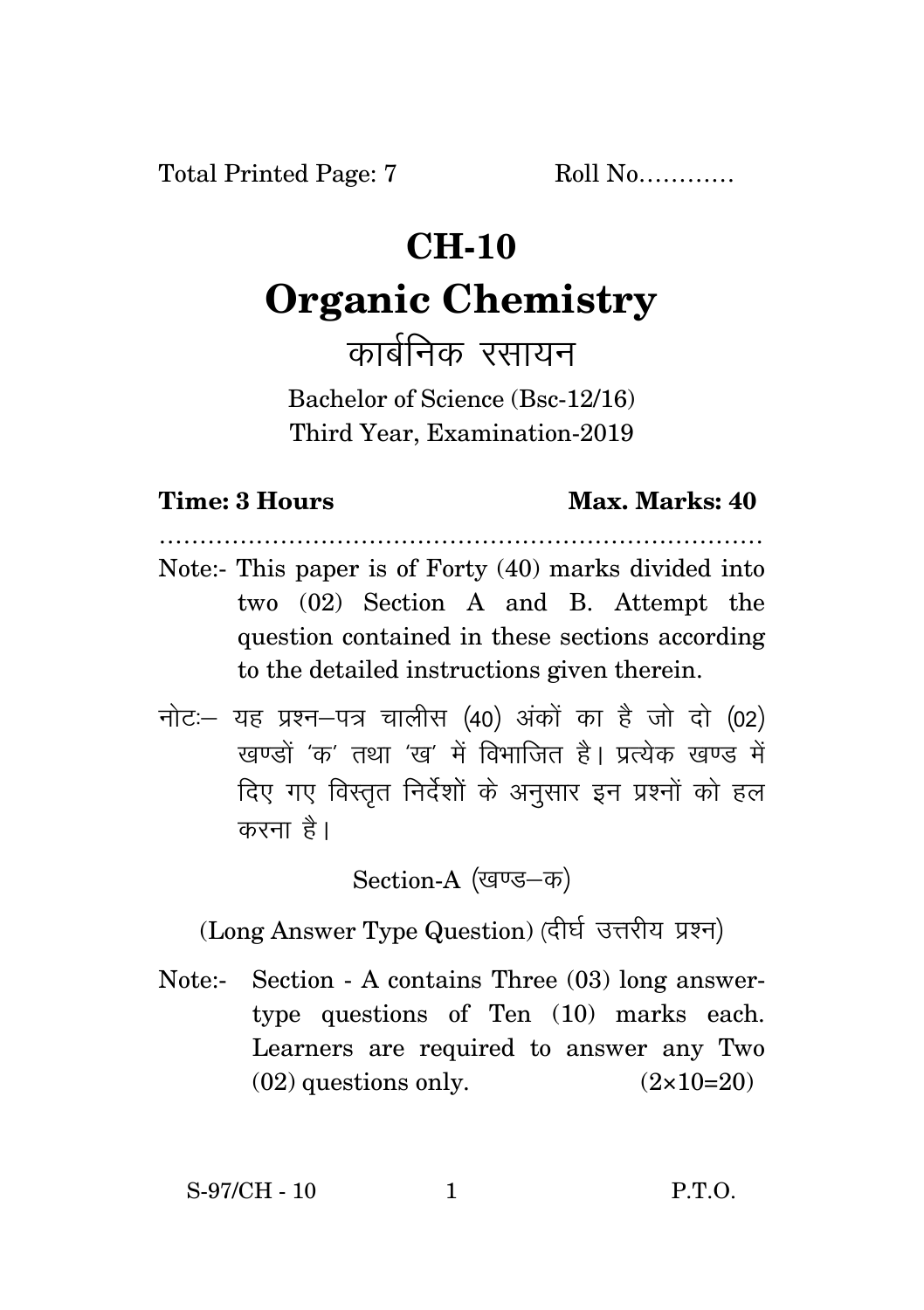- नोट:- खण्ड 'क' में तीन (03) दीर्घ उत्तरीय प्रश्न दिये गये हैं। प्रत्येक प्रश्न के लिए दस (10) अंक निर्धारित हैं। शिक्षार्थियों को इनमें से केवल दो (02) प्रश्नों के उत्तर देने हैं।
- (a) Discuss the cyclic structure of  $D -$  glucose.  $\mathbf{1}$ . D-ग्लुकोज की चक्रीय संरचना के बारे में लिखिए। (b) What happens when glucose is treated with the following reagents?
	- $Br<sub>2</sub>/H<sub>2</sub>O$  $(i)$
	- $(iii)$  Cons.  $HNO<sub>3</sub>$
	- $(iii)$  HI/P
	- (iv) Phenyl Hydrazine

क्या होता है जब ग्लकोज की क्रिया निम्न अभिकर्मकों से करते हैं।

- $(i)$  ब्रोमीन जल
- $(ii)$  सान्द्र  $HNO<sub>3</sub>$
- $(iii)$  HI/P
- $(iv)$  फेनिल हाइड्राजीन
- (a) Give the use of Grignard reagents in 2. preparing.
	- Primary secondary & tertiary alcohols  $(i)$
	- A carboxylic acid  $(ii)$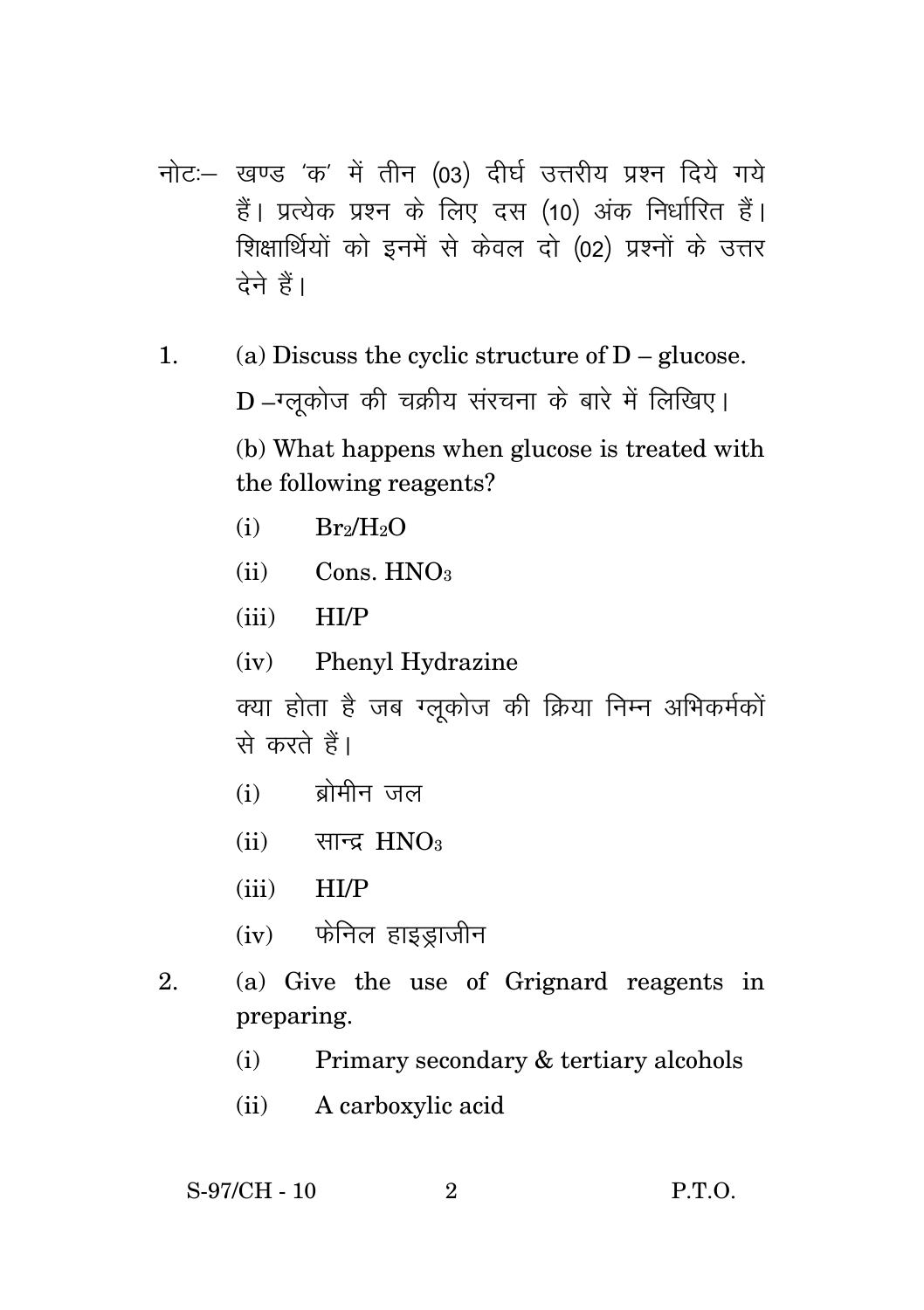ग्रिगनार्ड अभिकर्मक का प्रयोग करते हुए निम्न आप कैसे पाप्त करेंगे।

- प्राथमिक, द्वितीयक एवं तृतीयक एल्कोहल  $(i)$
- कार्बोक्सिकिक अम्ल  $(ii)$
- $(b)$  Explain:
- $(i)$ Reformats by reaction
- Zerewitnuff method of determination of  $(ii)$ acidic H
- (iii) Simon Smith Reaction.

व्याख्या कीजिए :

- (i) रिफार्मेटस्की क्रिया
- (ii) अम्लीय H के मात्रा निर्धारण की जेरीविटिनॉफ तिधि
- सायमन रिमथ किया  $(iii)$
- (a) Convert ethylacetoacetate to:  $\mathbf{R}$ 
	- $i)$ Succinic acid
	- Butanoic acid  $\mathbf{ii}$

एथिल एसीटोएसीटेट से निम्न आप कैसे प्राप्त करेंगे?

- (i) सक्सीनिक अम्ल
- (ii) ब्यूटेनोइक अम्ल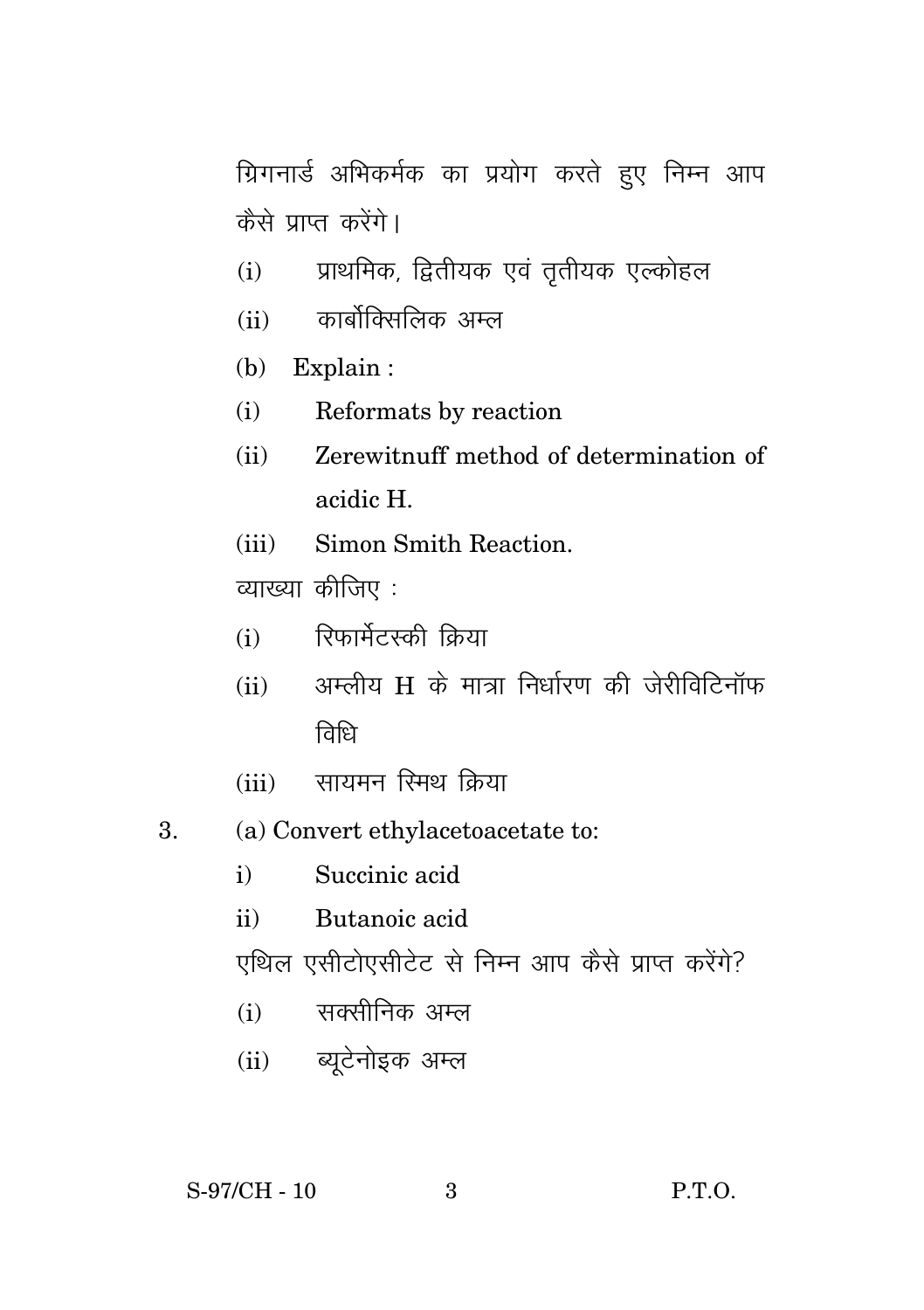- (b) Explain the following in uV spectroscopy:
- (i) Bathochromic shift
- (ii) Hypsochromic shift
- (iii) Hyperchromic shift
- (iv) Hypochromic shift

निम्न की व्याख्या स्पेक्टोस्कोपी के संदर्भ में कीजिए :

- $(i)$  बाथोक्रोमिक शिफ्ट
- (ii) हिप्सोक्रोमिक शिफ्ट
- $(iii)$  हाइपरक्रोमिक शिफ्ट
- $(iv)$  हाइपोक्रोमिक शिफ्ट

Section-B (खण्ड-ख)

(Short Answer Type Question) (लघु उत्तरीय प्रश्न)

- Note:- Section-B contains six (06) short answer type questions of five (05) marks each. Learners are required to answer any four (04) questions only.  $(5 \times 4=20)$
- **नोट**: खण्ड 'ख' में छः (06) लघु उत्तरीय प्रश्न दिये गये हैं। प्रत्येक प्रश्न के लिए पाँच (05) अंक निर्धारित हैं। शिक्षार्थियों को इनमें से केवल चार (04) प्रश्नों के उत्तर देने हैं।

### S-97/CH - 10 4 P.T.O.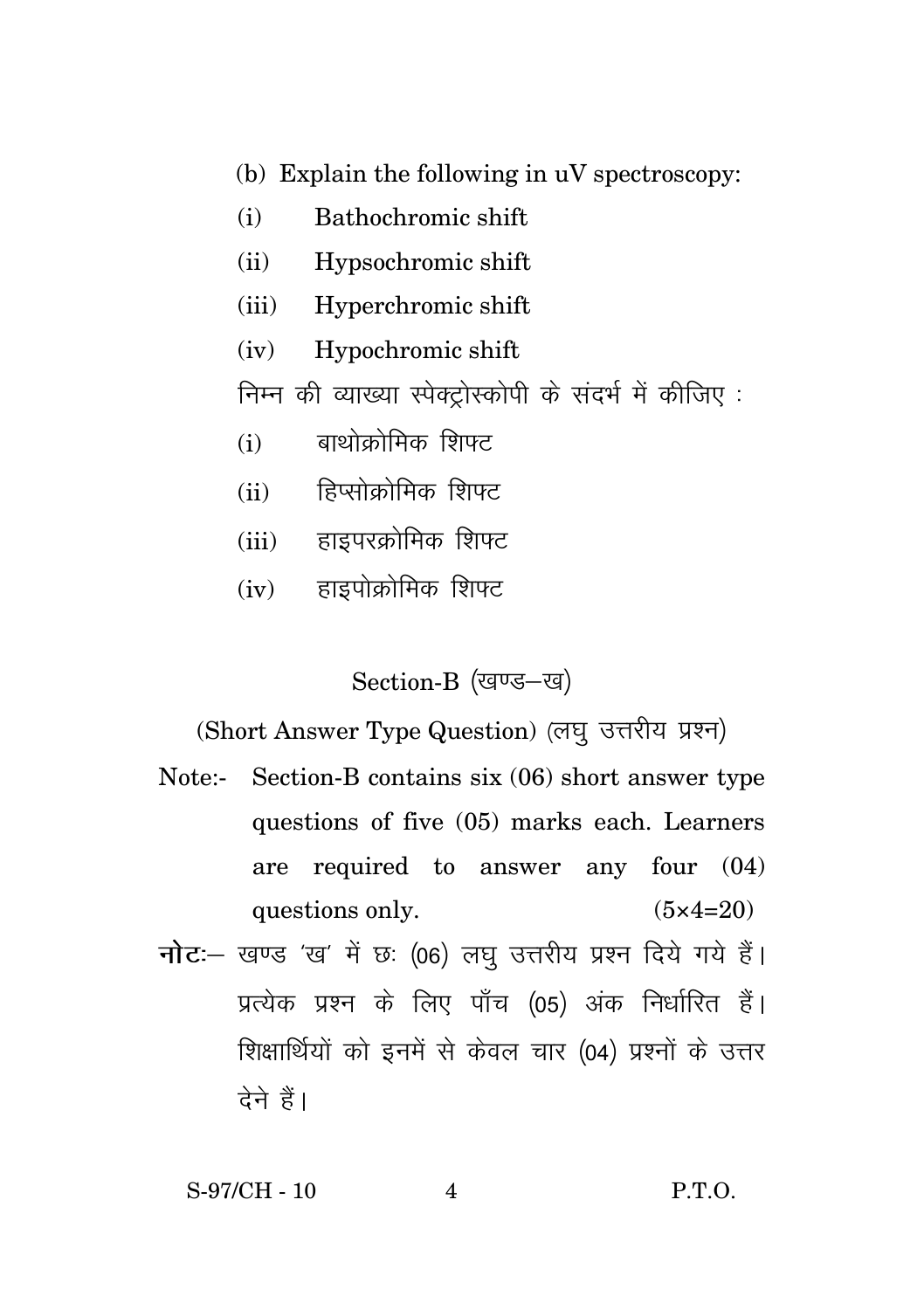- 1. Write short notes on the following:
	- (i) Hydrogenation of oils
	- (ii) Iodine value and its utility
	- (iii) Rancidity

निम्न पर संक्षिप्त टिप्पणी लिखिए

- $(i)$  तेलों का सख्तीकरण
- $(ii)$  अायोडीन मान एवं इसकी उपयोगिता
- $(iii)$  दर्गन्धीकरण
- 2. (a) Explain optical activity of amino acids अमीनों अम्लों की प्रकाश सक्रियता को समझाइये।

(b) What are chief constituents of DNA and RNA? Give the names and structure of these explains the importance of nucleic acid.

DNA व RNA के मुख्य अवयव क्या हैं? इनके नाम एवं संरचना सत्र दीजिए। न्युक्लियक अम्ल की महत्ता पर प्रकाश ज्ञालिये।

3. (a) How can you synthesize an isoquinoline derivative by Bischler – Napieralski reaction? विश्लर नैपायरएल्सकी क्रिया से आइसोक्विनोलीन व्युत्पन्न आप कैसे संश्लेषित कर सकते हैं?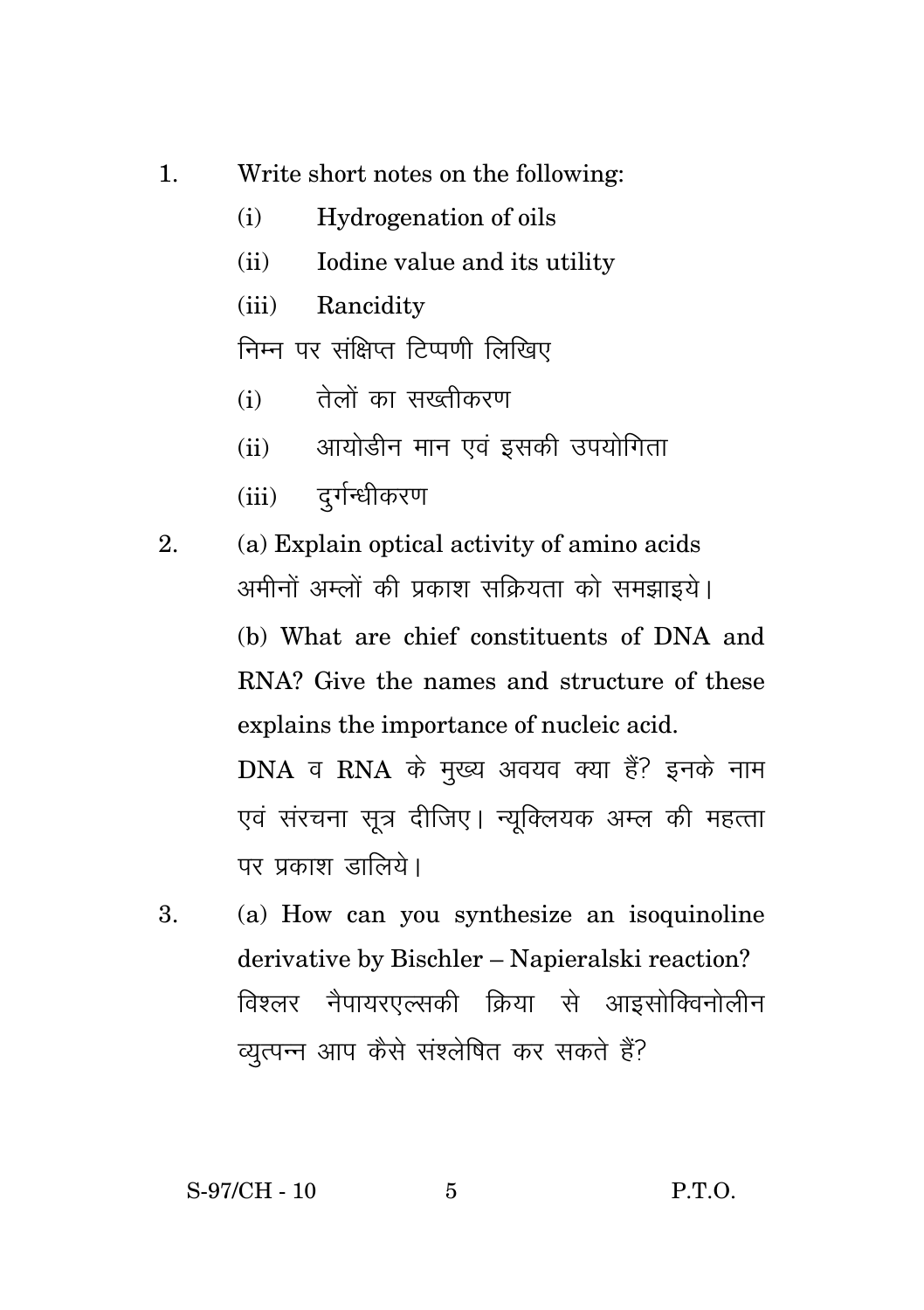(b) Give the molecular orbital structures of furan, pyrrole and thiophene.

फ्युरान, पायरोल व थायोफीन के अणु कक्षक चित्र बनाइये।

- 4. (a) How will you distinguish between diethyl sulphide and diethyl ether? डाइएथिल सल्फाइड व डाइएथिल ईथर में आप कैसे पहचान करेंगे?
	- (b) Write short notes on:
	- (i) Mustard gas
	- (ii) Sulphonamide

निम्नलिखित में संक्षिप्त टिप्पणियाँ लिखिये।

- $(i)$  ਸੁਣਕੁੱਟ ਸੈਲ
- (ii) सल्फोनामाइड
- 5. Discuss the principle of IR spectroscopy. How will you distinguish between the following pairs of compounds on the basis of IR spectroscopy.
	- (i) Ethyl alcohol and diethyl ether
	- (ii) Acetic acid and ethyl acetate.